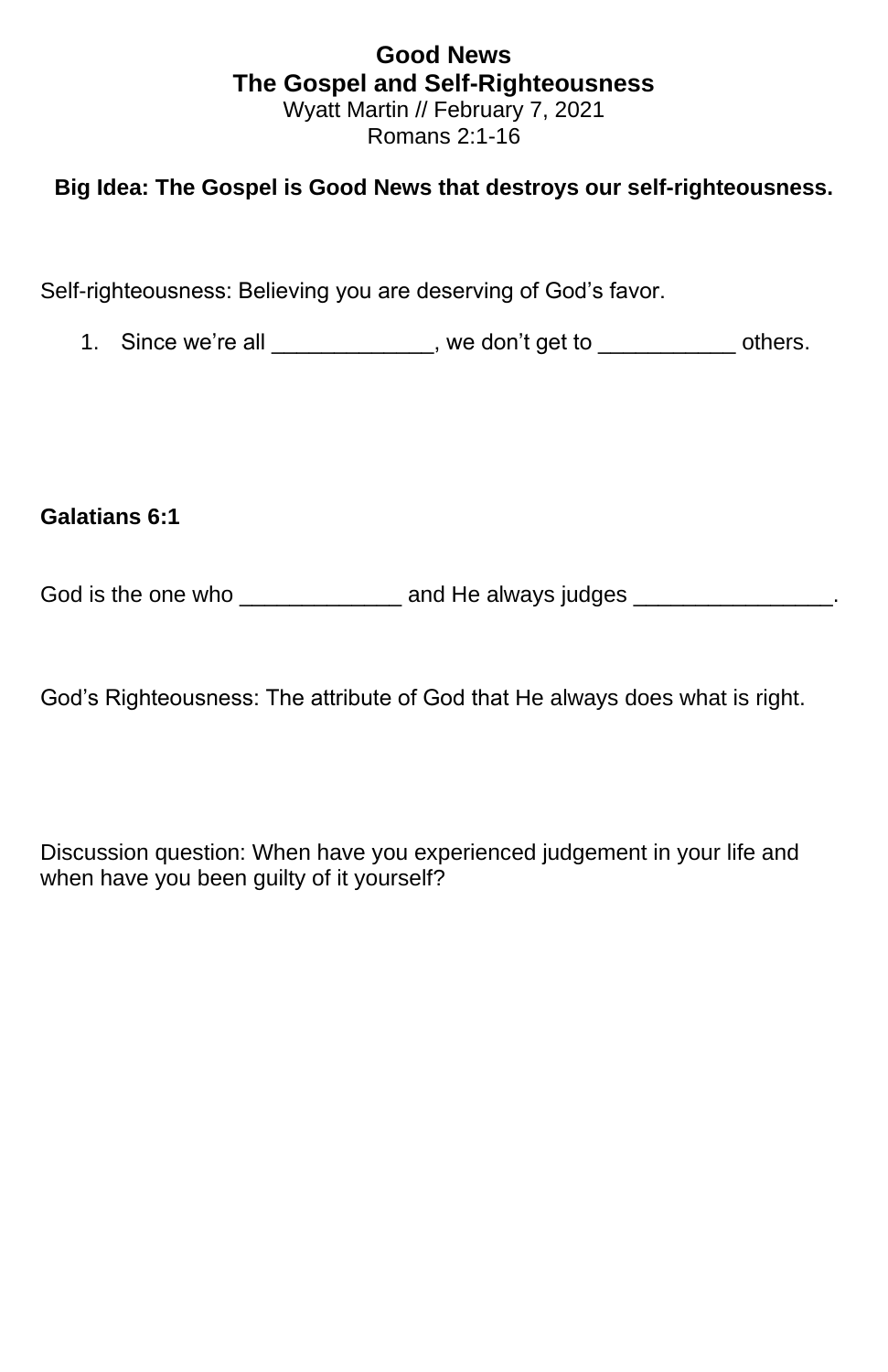## **Sermon questions**

We're in a series in the book of Romans called Good News where we are studying the many ways that the gospel is good news for everyone. This week, our passage is **Romans 2:1-16**, and we learn that the gospel is good news that destroys our self-righteousness.

Use these questions to discuss the message from Sunday, focusing on how you can **grow** as an everyday follower of Jesus and how you can **go** accomplish what Jesus calls you to do.

1. What does it mean to be self-righteous? Do you resonate with the idea Pastor Wyatt shared that most people view themselves as morally superior to others?

2. Have someone read **vs. 1**. What does it mean to "pass judgment on someone else"? How do we balance this with passages like **Matthew 18:15-20** and **Galatians 6:1** that instruct us to address sin in other believers?